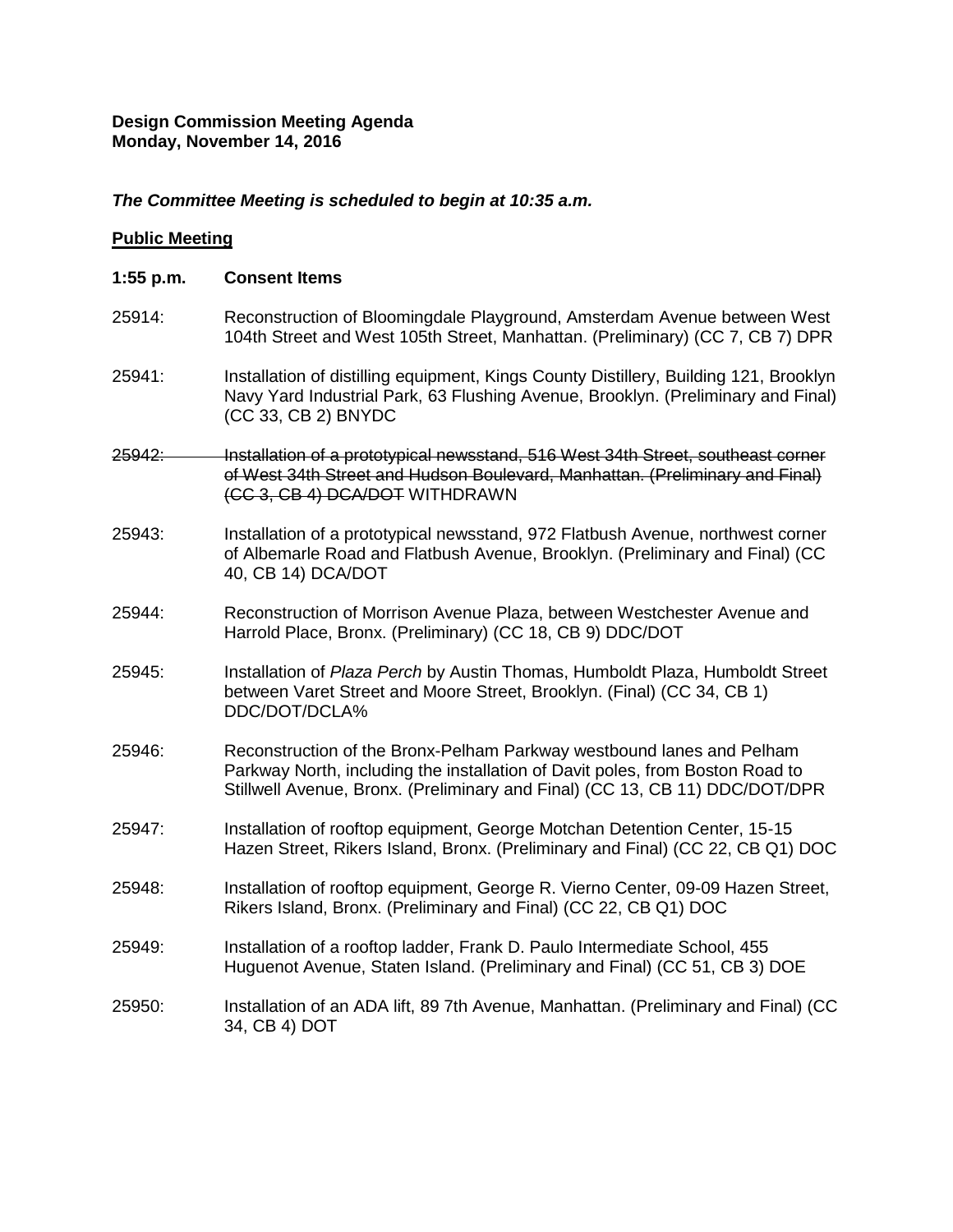# **Design Commission Meeting/Monday, November 4, 2016/ Page 2**

| 25951: | Installation of streetscape improvements as Phase III of the streetscape master<br>plan, New York Presbyterian Hospital and Columbia University Medical Center,<br>St. Nicholas Avenue, West 168th Street, Audubon Avenue, and West 167th<br>Street, Manhattan. (Preliminary and Final) (CC 10, CB 12) DOT |
|--------|------------------------------------------------------------------------------------------------------------------------------------------------------------------------------------------------------------------------------------------------------------------------------------------------------------|
| 25953: | Reconstruction of Avenue B Playgrounds, Tompkins Square Park, Avenue A,<br>East 10th Street, Avenue B, and East 7th Street, Manhattan. (Preliminary) (CC 2,<br>CB 3) DPR                                                                                                                                   |
| 25954: | Reconstruction of Lawrence Playground, College Point Boulevard, Botanical<br>Garden Bridge and the Van Wyck Expressway, Queens. (Preliminary) (CC 20,<br>CB 7) DPR                                                                                                                                         |
| 25964: | Reconstruction of Out Building 22 as part of the United States Tennis<br>Association's Billie Jean King National Tennis Center strategic vision plan,<br>Flushing Meadows Corona Park, Queens. (Preliminary and Final) (CC 21, CB 4<br>& 7) DPR                                                            |
| 25955: | Reconstruction of Van Nest Memorial Park, Van Nest Avenue, White Plains<br>Road, Mead Street, and Unionport Road, Bronx. (Preliminary) (CC 13, CB 11)<br><b>DPR</b>                                                                                                                                        |
| 25956: | Rehabilitation of a comfort station, Corlears Hook Park, Cherry Street, Jackson<br>Street, and the FDR Drive, Manhattan. (Preliminary) (CC 2, CB 3) DPR                                                                                                                                                    |
| 25957: | Rehabilitation of the Hansborough Recreation Center, 35 West 134th Street,<br>Manhattan. (Preliminary) (CC 9, CB 10) DPR                                                                                                                                                                                   |
| 25952: | Conservation of Fountain of the Dolphins by Steven Dickey, Father Capodanno<br>Boulevard and Sand Lane, Staten Island. (Preliminary) (CC 49 & 50, CB 1 & 2)<br><b>DPR</b>                                                                                                                                  |
| 25958: | Installation of skateboard deterrents, Frederick Douglass Circle, Central Park<br>West, 110th Street, Cathedral Parkway, Manhattan. (Preliminary and Final) (CC<br>8, CB 7) DPR/DCLA%                                                                                                                      |
| 25959: | Construction of a dog run, Bronx Park, Boston Road and Bronx Park East, Bronx.<br>(Final) (CC 13, CB 11) DPR                                                                                                                                                                                               |
| 25960: | Construction of a prototypical comfort station and maintenance building, Lincoln<br>Terrace Park, East New York Avenue between Rochester Avenue and Buffalo<br>Avenue, Brooklyn. (Final) (CC 41, CB 8) DPR                                                                                                 |
| 25961: | Construction of a prototypical comfort station, West Playground, Avenue Y, West<br>Street, Avenue Z, and West 1st Street, Brooklyn. (Final) (CC 47, CB 13) DPR                                                                                                                                             |
| 25962: | Reconstruction of bus stops and adjacent site work, Riverside Park, Riverside<br>Drive from West 79th Street to West 129th Street, Manhattan. (Final) (CC 6 & 7,<br>CB 7 & 9) DPR                                                                                                                          |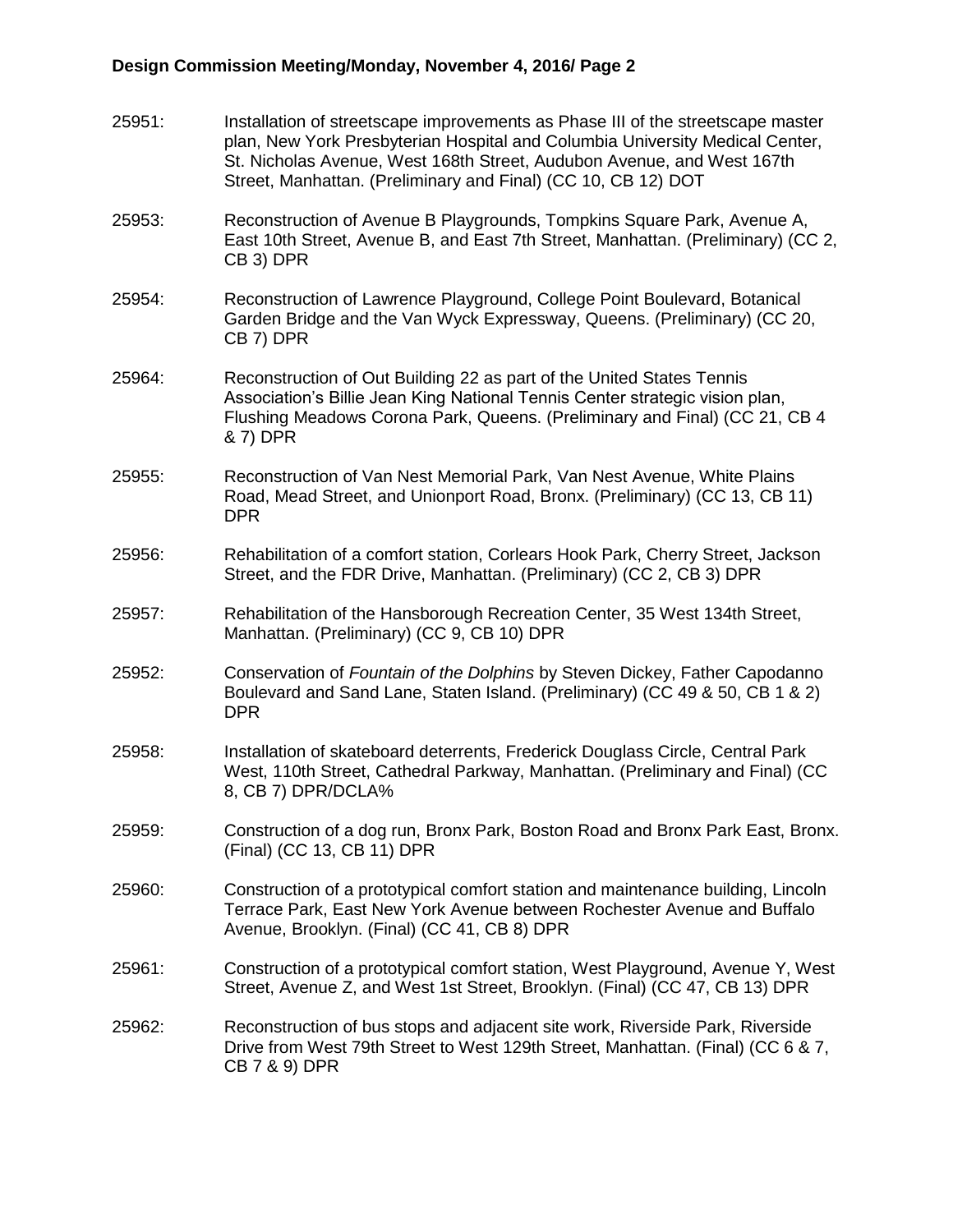### **Design Commission Meeting/Monday, November 4, 2016/ Page 3**

- 25963: Reconstruction of Laurelton Playground, 136th Avenue, Brookville Boulevard, 137th Avenue, and Laurelton Parkway, Queens. (Final) (CC 31, CB 13) DPR
- 25965: Conservation of the *Matthew J. Buono War Memorial Fountain*, Staten Island. (Preliminary) (CC 49 & 50, CB 1 & 2) DPR
- 25966: Reconstruction of the sidewalk, including installation of M-poles and adjacent site work, Prospect Park, west side of Flatbush Avenue between Grand Army Plaza and the Prospect Park Zoo, Prospect Park, Brooklyn. (Final) (CC 39, CB 6, 7, & 8) DPR/DOT
- 25968: Installation of prototypical ferry service signage for installation citywide. (Preliminary) EDC
- 25967: Construction of the New York Wheel, Richmond Terrace, Nicholas Street, and Hamilton Avenue, Staten Island. (Final) (CC 49, CB 1) EDC
- 25969: Reconstruction of the landscape to accommodate citywide ferry service, including the installation of electrical equipment, fencing and access gate, East 90th Street, FDR Drive, East River, Manhattan. (Preliminary and Final) (CC 5, CB 8) EDC/DPR
- 25970: Reconstruction of the landscape to accommodate citywide ferry service, including the installation of electrical equipment, fencing and access gate, East River Park, Jackson Street, FDR Drive, East River, Manhattan. (Preliminary and Final) (CC 2, CB 3) EDC/DPR
- 25971: Installation of an emergency generator and rooftop mechanical and solar thermal equipment, Engine Company 237, 43 Morgan Avenue, Brooklyn. (Preliminary and Final) (CC 34, CB 1) FDNY
- 25972: Installation of an emergency generator, Engine Company 321, 2165 Gerritsen Avenue, Brooklyn. (Preliminary and Final) (CC 46, CB 13) FDNY
- 25973: Rehabilitation of Emergency Medical Station 39 (EMS 39), 265 Pennsylvania Avenue, Brooklyn. (Preliminary) (CC 42, CB 5) FDNY

#### **Public Hearing**

- 2:00 p.m.
- 25974: Reconstruction of the perimeter landscaping between West 86th Street and West 90th Street, Central Park, Manhattan. (Preliminary) (CC 6, CB 5, 7, 8, 10, & 11) DPR/CPC

Design Commission meetings are held in the conference room on the third floor of City Hall, unless otherwise indicated.

All attendees, including members of the public, are encouraged to arrive at least 45 minutes in advance of the estimated time; those who also plan to testify are encouraged to submit their